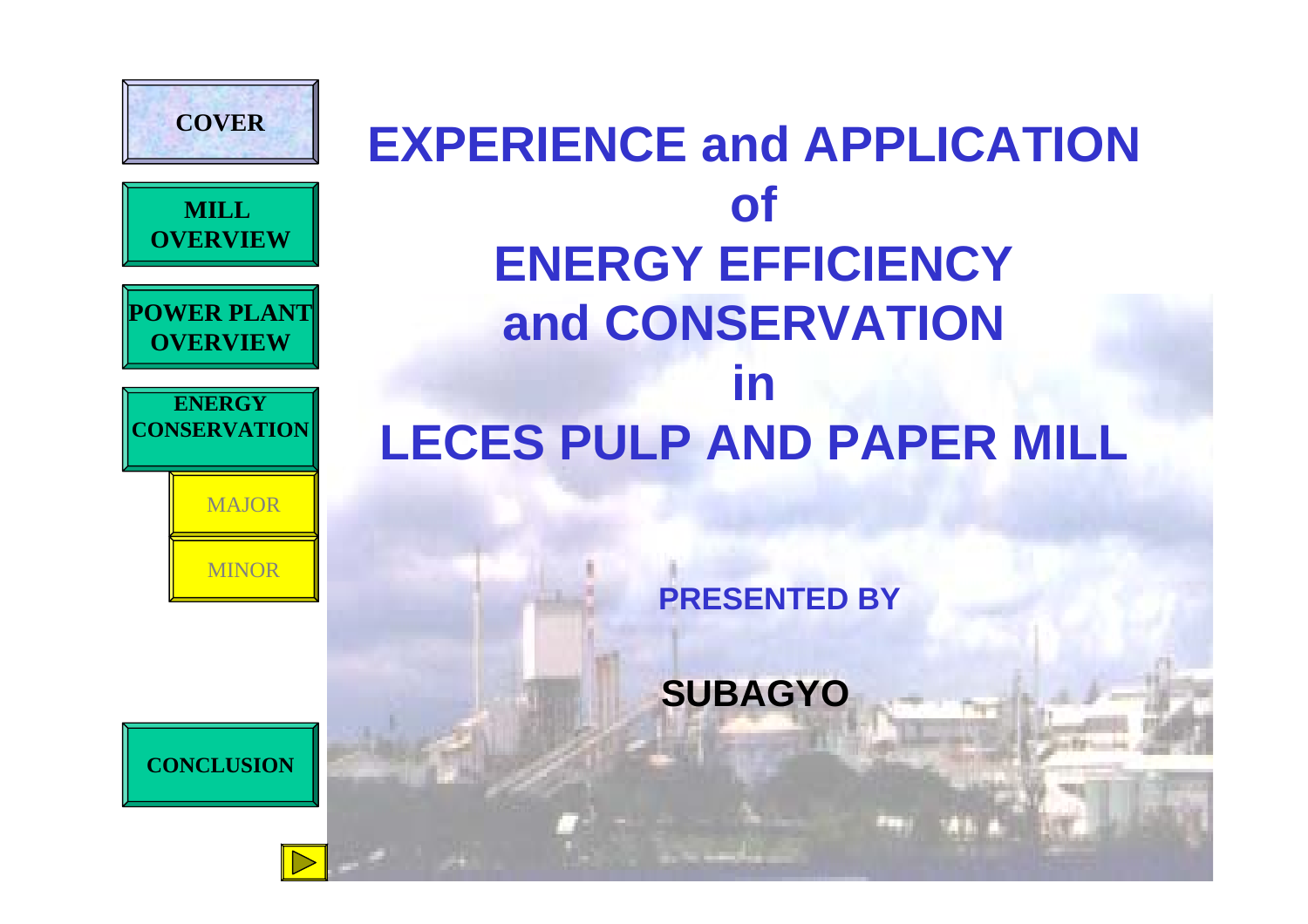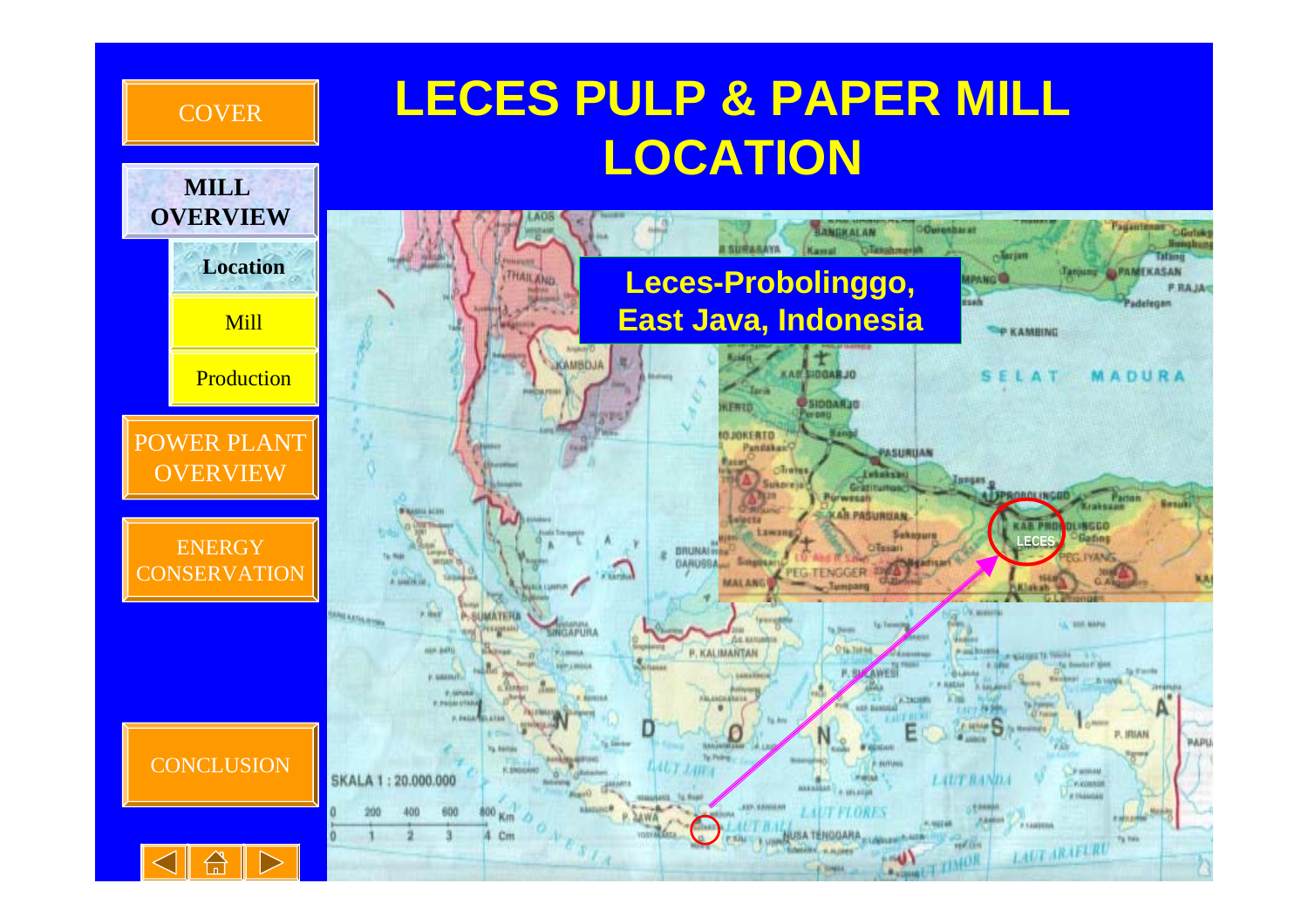## **LECES PULP & PAPER M OVERVIEW**



**COVER** 

**MILL** 

POWER PLANT**OVERVIEW** 

**ENERGY** CONSERVATION





Consist of: a. Paper Machines b. Bagasse Pulp Plant c. Deinking Plant d. Waste Water Treatment Plant e. Steam Power Plant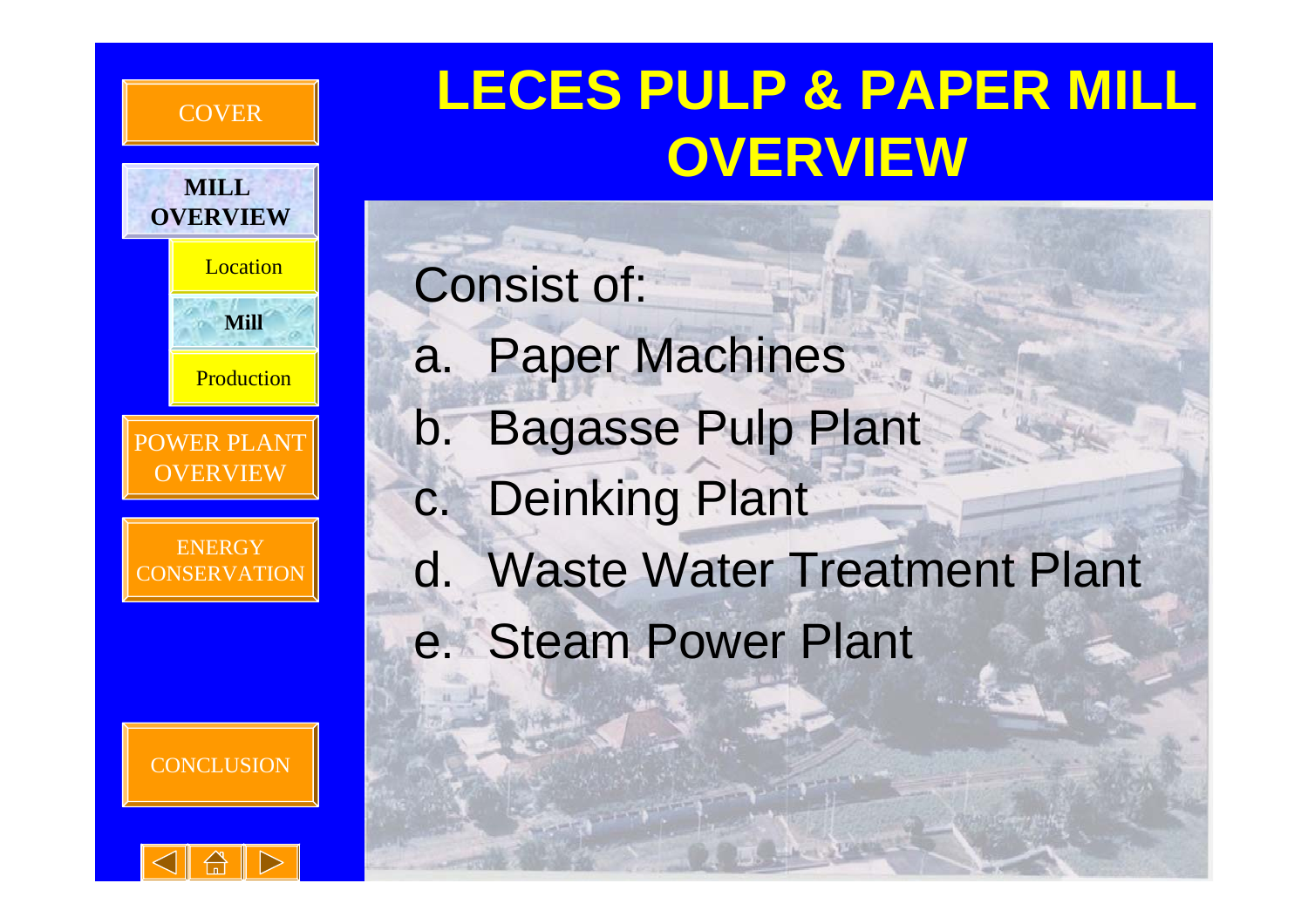| <b>MILL</b><br><b>OVERVIEW</b>       |         |
|--------------------------------------|---------|
| Location                             |         |
| Mill                                 |         |
| <b>Production</b>                    |         |
| <b>POWER PLANT</b>                   | F       |
| <b>OVERVIEW</b>                      | F       |
| <b>ENERGY</b><br><b>CONSERVATION</b> | F       |
|                                      | F       |
|                                      | F<br>-4 |

COVER

## **MILL MAIN PRODUCTION**



| <b>Paper Machine</b>   | <b>Kind of Product</b>                        |     | <b>Capacit</b> |
|------------------------|-----------------------------------------------|-----|----------------|
| <b>Paper Machine 1</b> | Liner                                         |     | 30 ton/day     |
| Paper Machine 2        | Industrial paper,<br><b>Writing paper</b>     | 60  | ton/day        |
| Paper Machine 3        | <b>Writing &amp; Printing</b><br>paper        | 175 | ton/day        |
| Paper Machine 4        | Tissue                                        | 30  | ton day        |
| <b>Paper Machine 5</b> | <b>Newsprint, Writing</b><br>& Printing paper | 275 | ton/day        |



**CONCLUSION**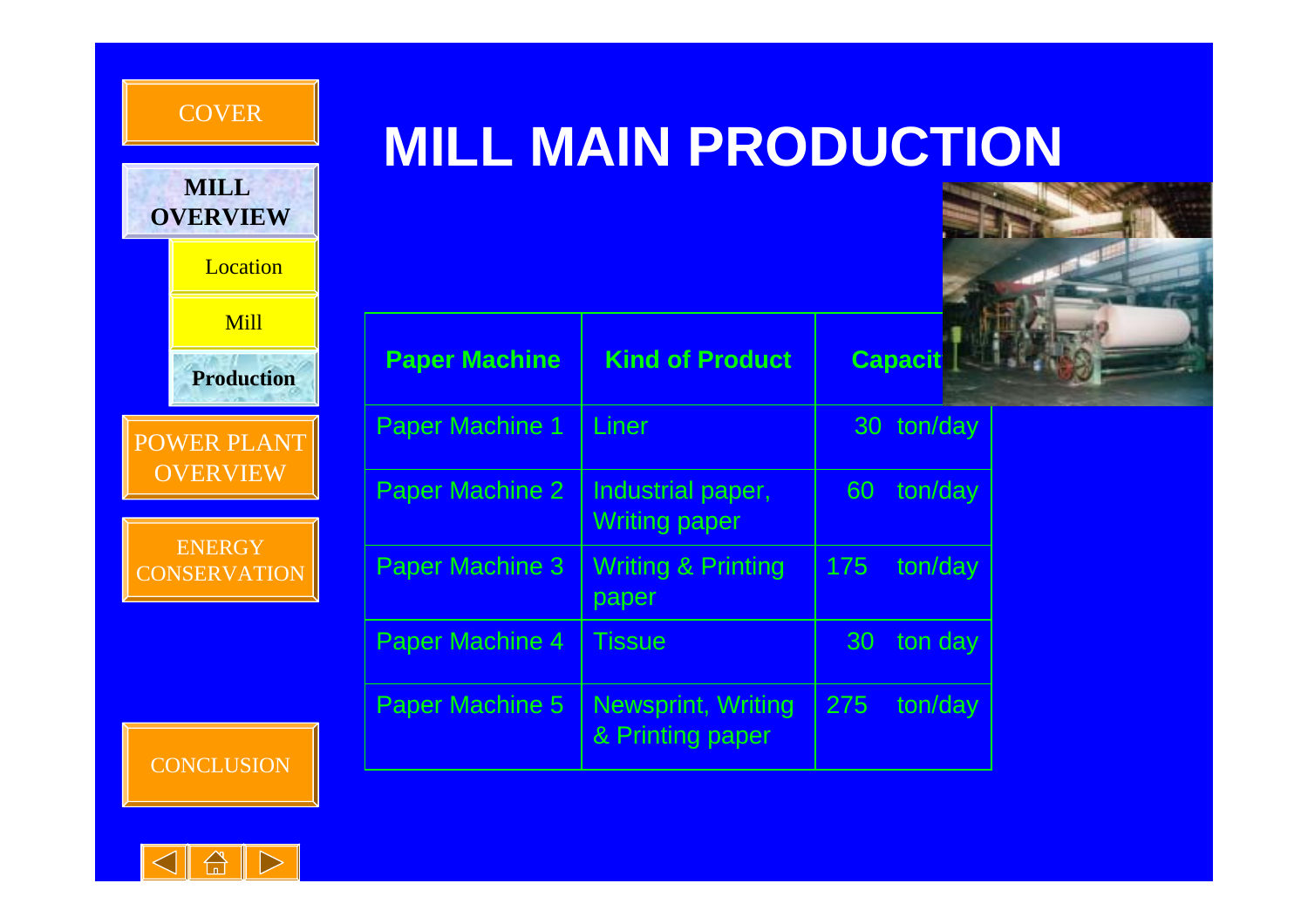

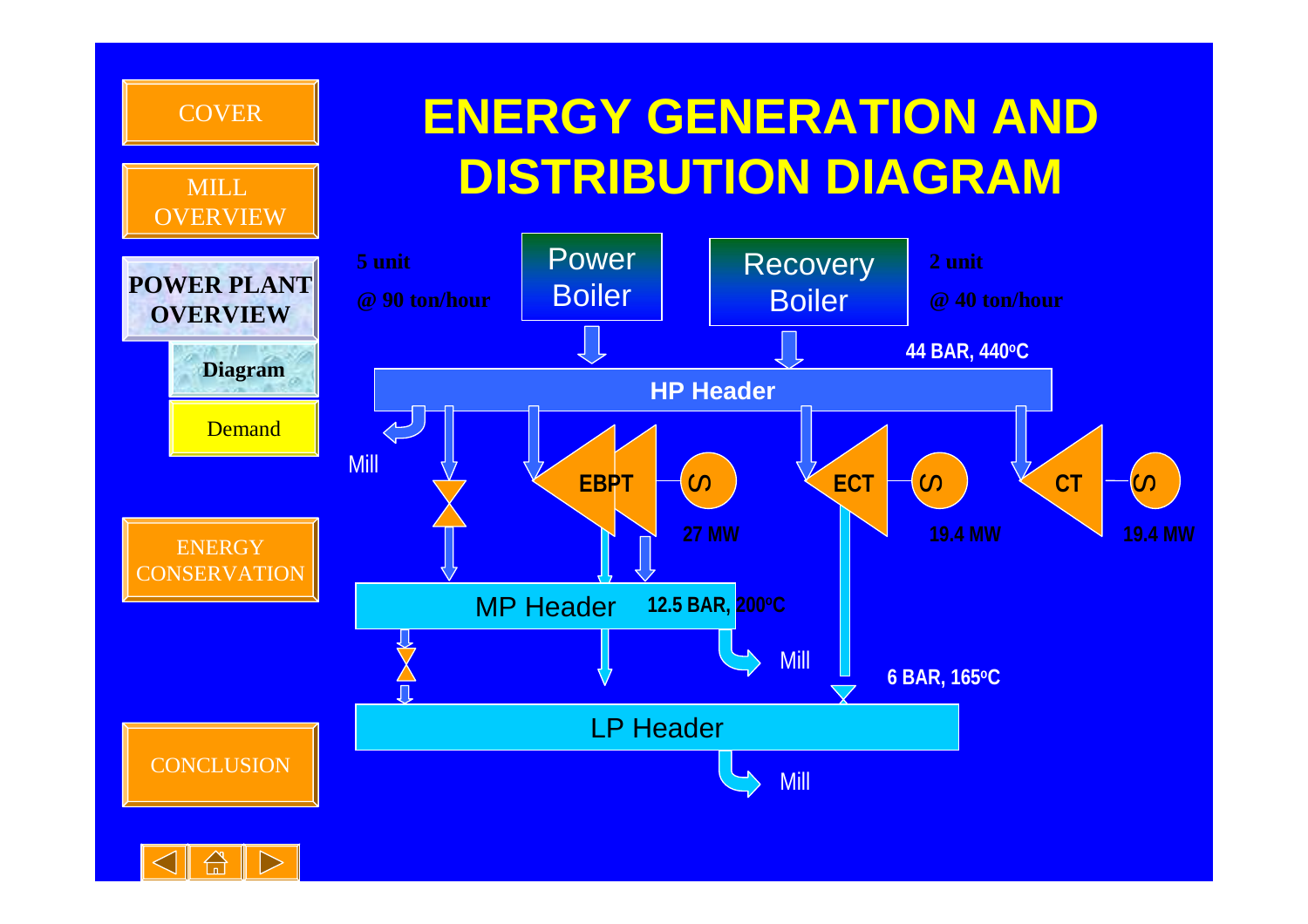| <b>COVER</b>                          |                 |   |
|---------------------------------------|-----------------|---|
|                                       | ENE             |   |
| <b>MILL</b><br><b>OVERVIEW</b>        | an              |   |
| <b>POWER PLANT</b><br><b>OVERVIEW</b> | <b>HPS</b>      |   |
| Diagram                               | <b>Mill Ope</b> |   |
| <b>Maximur</b><br><b>Demand</b>       |                 |   |
| <b>Normal</b>                         |                 |   |
| <b>ENERGY</b><br><b>CONSERVATION</b>  | <b>Ene</b>      |   |
| <b>Mill</b>                           |                 | I |
| <b>Operation</b>                      |                 |   |
| <b>Maximum</b>                        |                 |   |
| <b>CONCLUSION</b><br><b>Normal</b>    |                 |   |
|                                       |                 |   |

## **ERGY GENERATION and CONSUMPTION**

### **HP Steam Generation**

| Diagram       | <b>Mill Operation</b> | ton/hour |
|---------------|-----------------------|----------|
| <b>Demand</b> | <b>Maximum</b>        | 264      |
|               | <b>Normal</b>         | 172      |

### **Engy Consumption**

| Mill             | <b>Electricity</b> | Steam (ton/hour) |         |         |
|------------------|--------------------|------------------|---------|---------|
| <b>Operation</b> | <b>MW</b>          | 6 barg           | 12 barg | 33 barg |
| <b>Maximum</b>   | 33.87              | 100.10           | 25.80   | 4.40    |
| <b>Normal</b>    | 24.55              | 65.00            | 2.20    | 4.40    |

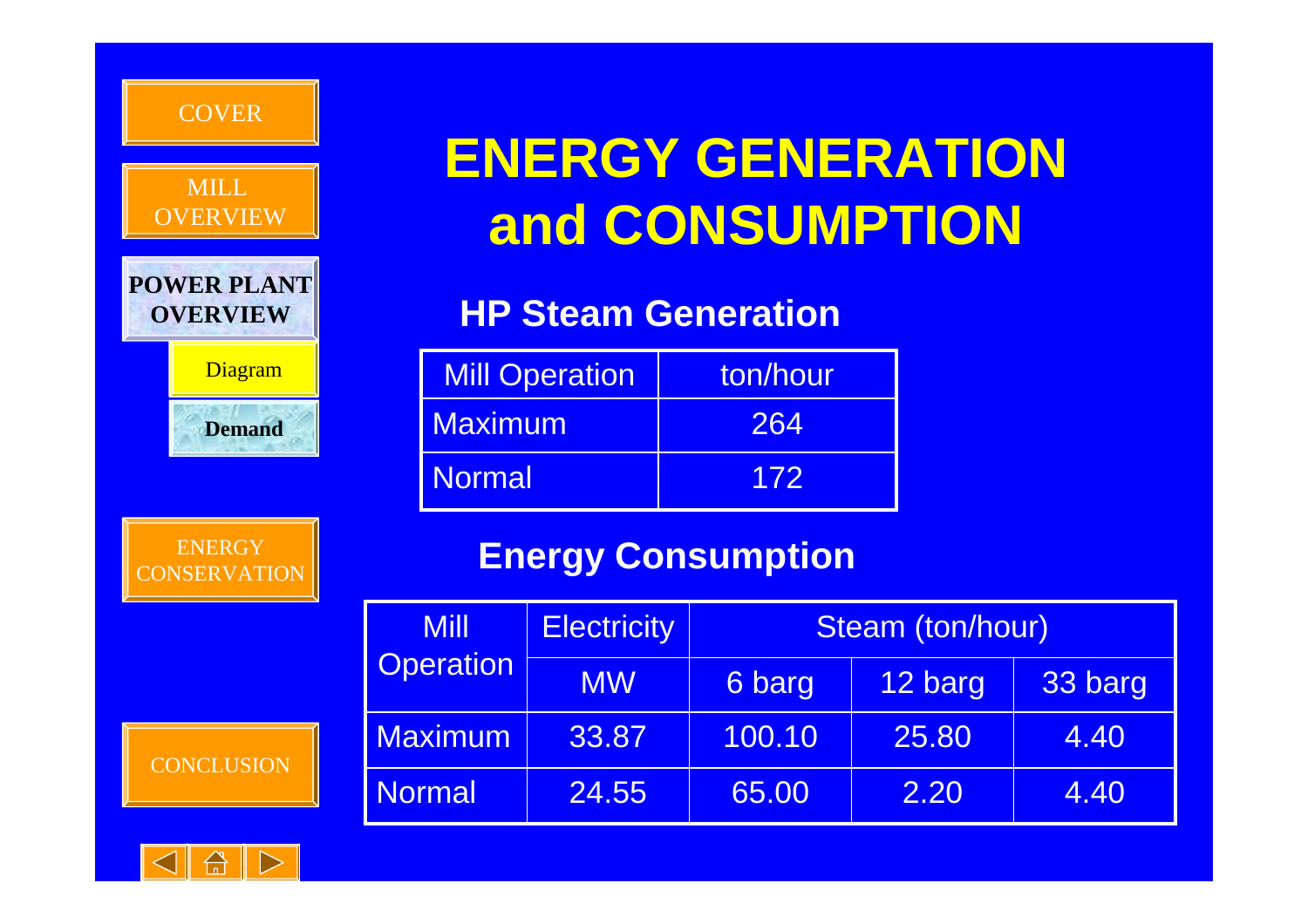

**ENERGY**

### **ENERGY CONSERVATION**

**AimBackground Planning Implementation CONSERVATION**

**Aim :** 

**Decreasing excess energy used Improved efficiency of the equipment**



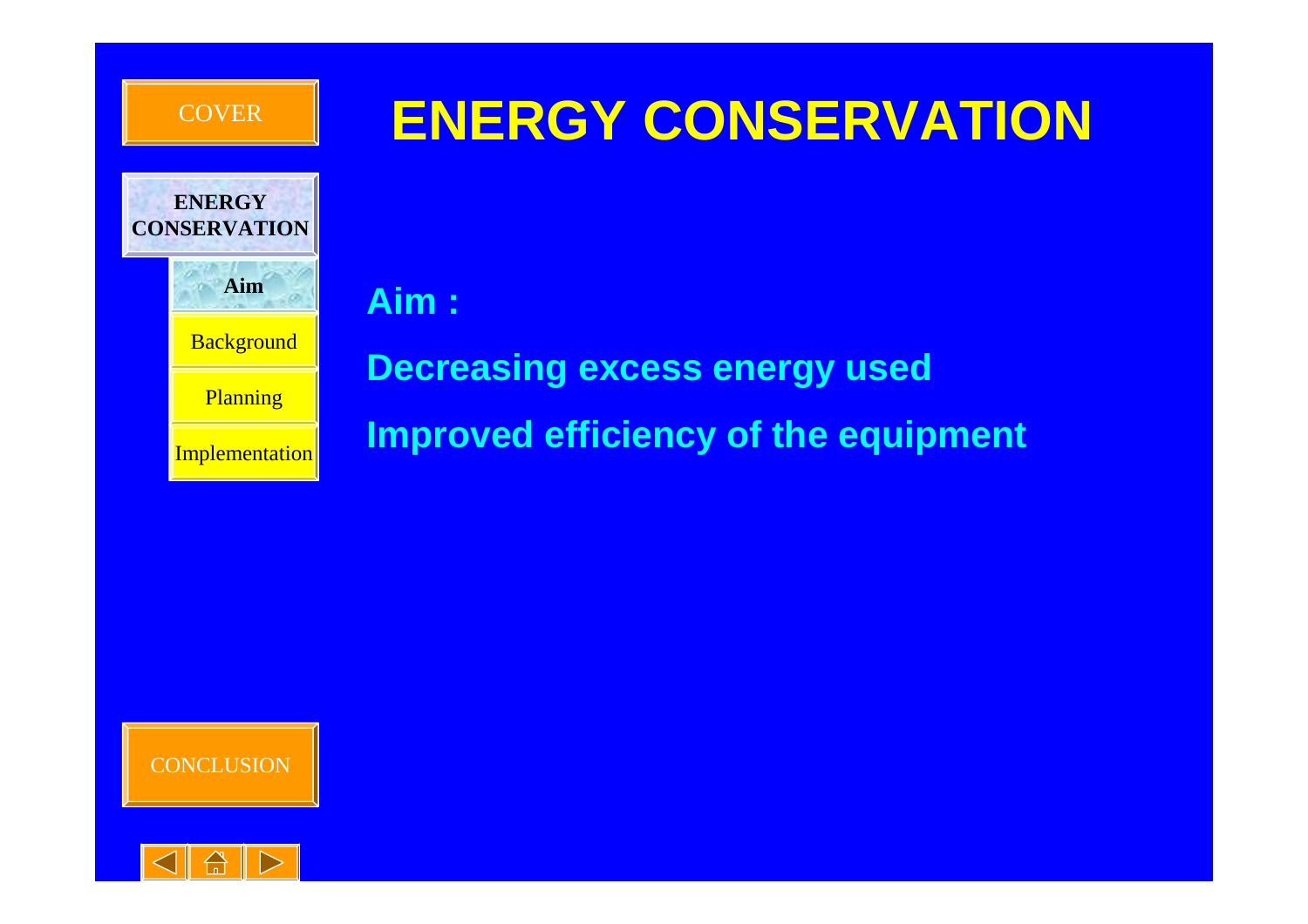

## **Background**

1. Energy cost 24% of production cost 2. Government policy 3. Environment issue

**Implementation** 

**Planning 4. Power Plant performance** 

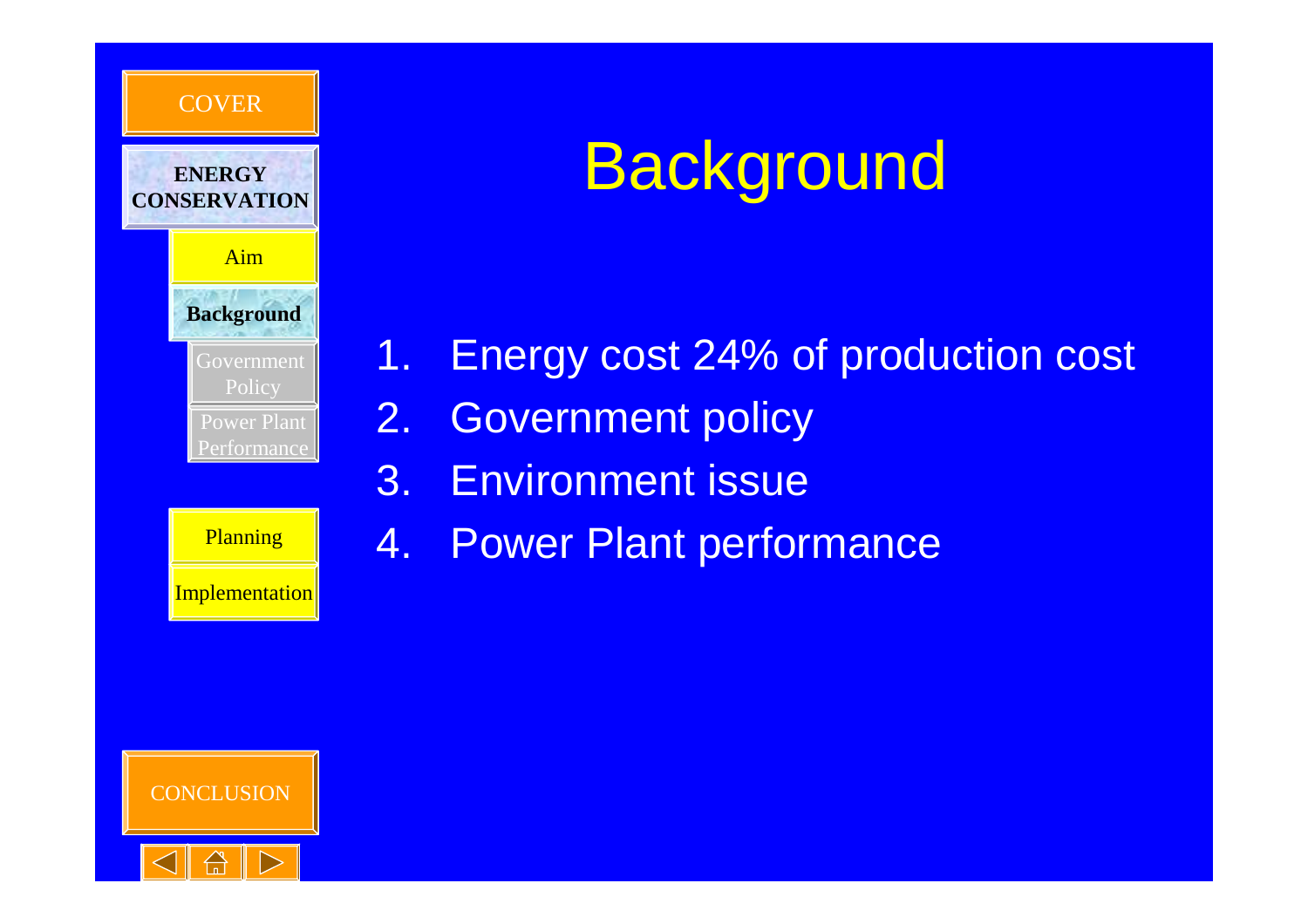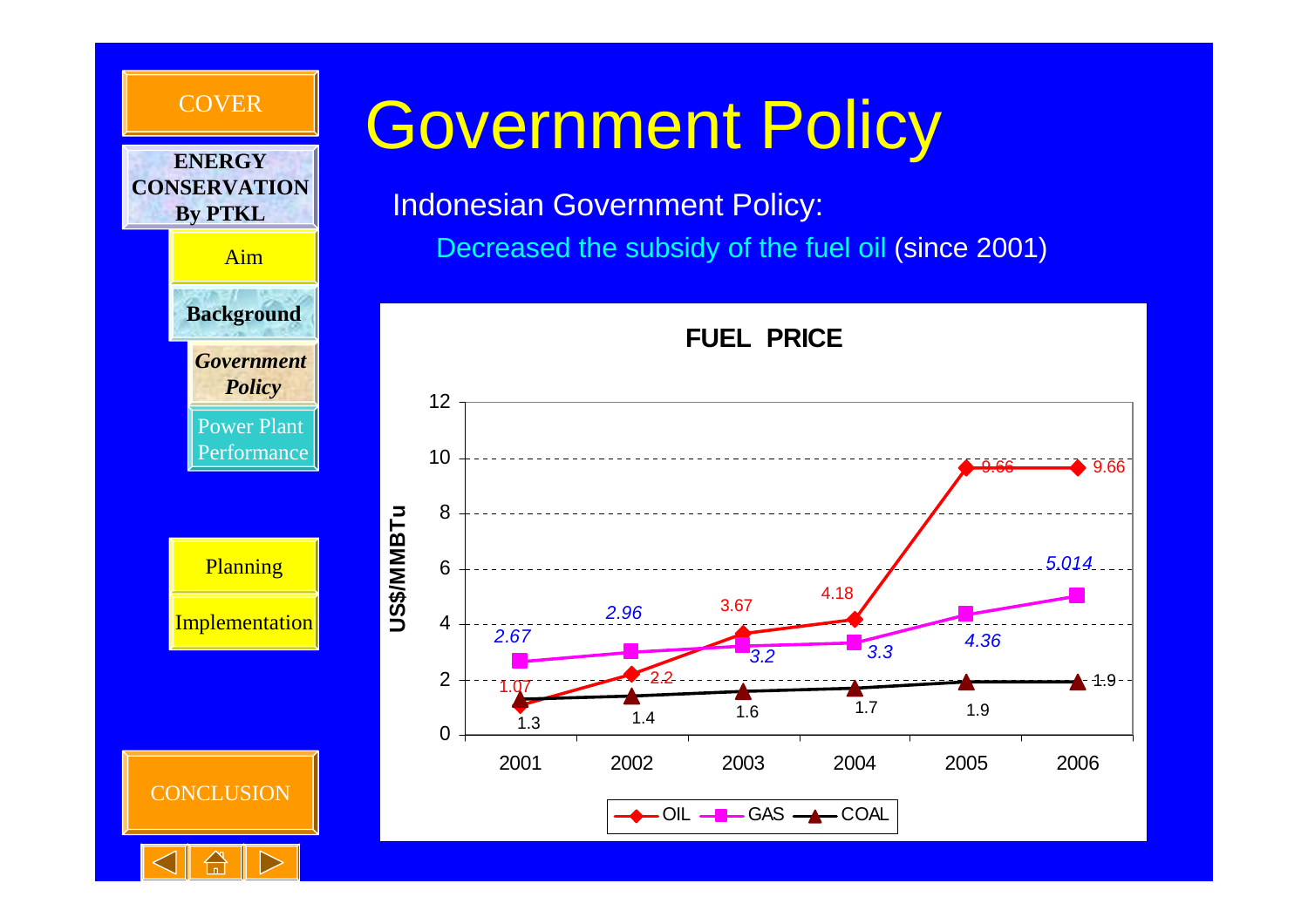

### **POWER PLANT PERFORMANCE**

Efficiency Power Plant decrease, caused by:

- 1. Boiler Deterioation
- 2. Steam Turbine Deterioration
- 3. Low Power factor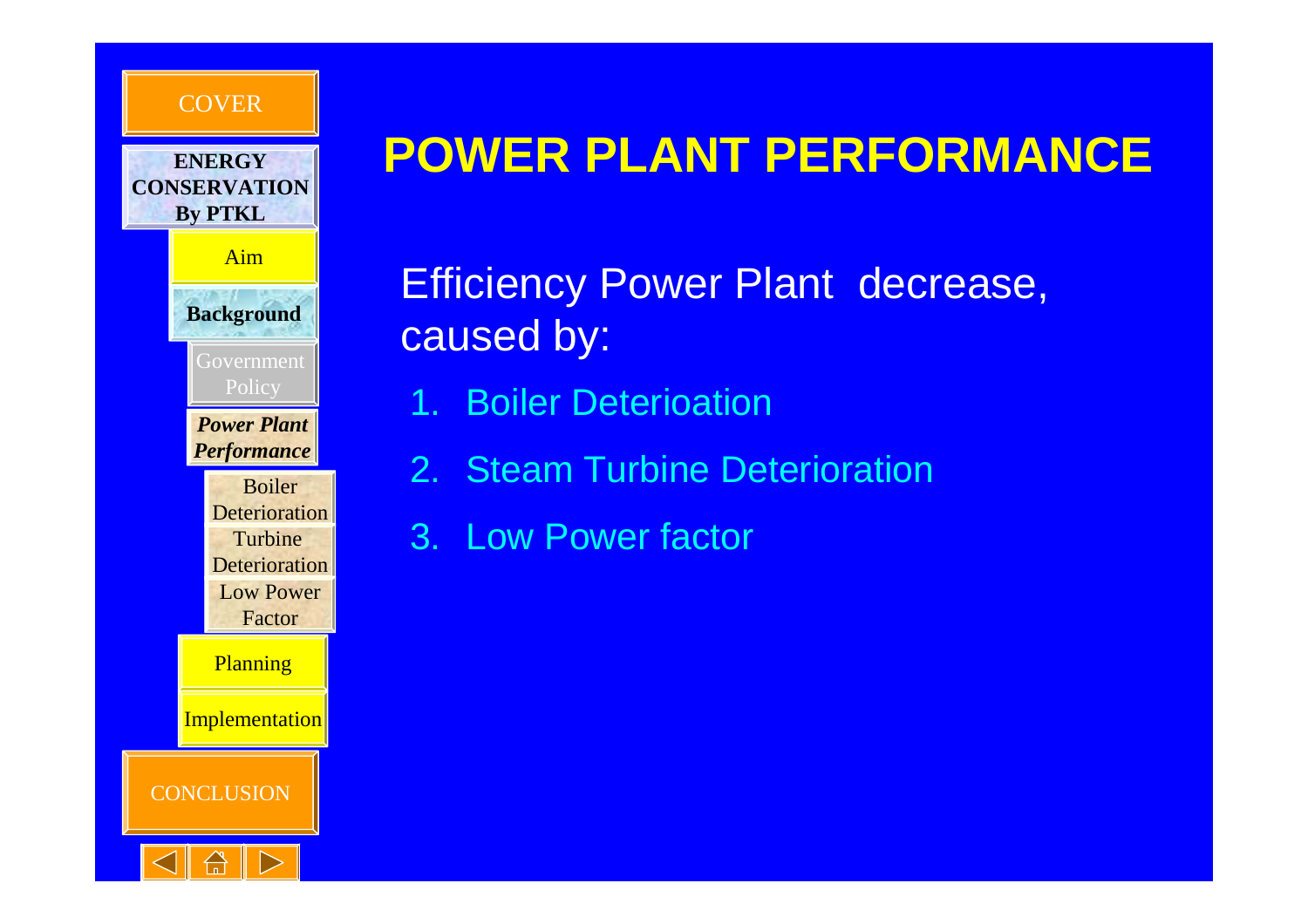



### **BOILER DETERIORATION**







**1. SLAG AND DEPOSIT AT FIRE SIDEDUE TO LOW QUALITY OF OIL**

**2. SCALE AND FLAKE AT FIRESIDEHIGH TEMPERATURE CORROSION**

**3. RUPTURE OVERHEATING**



**CONCLUSION** 

**Implementation**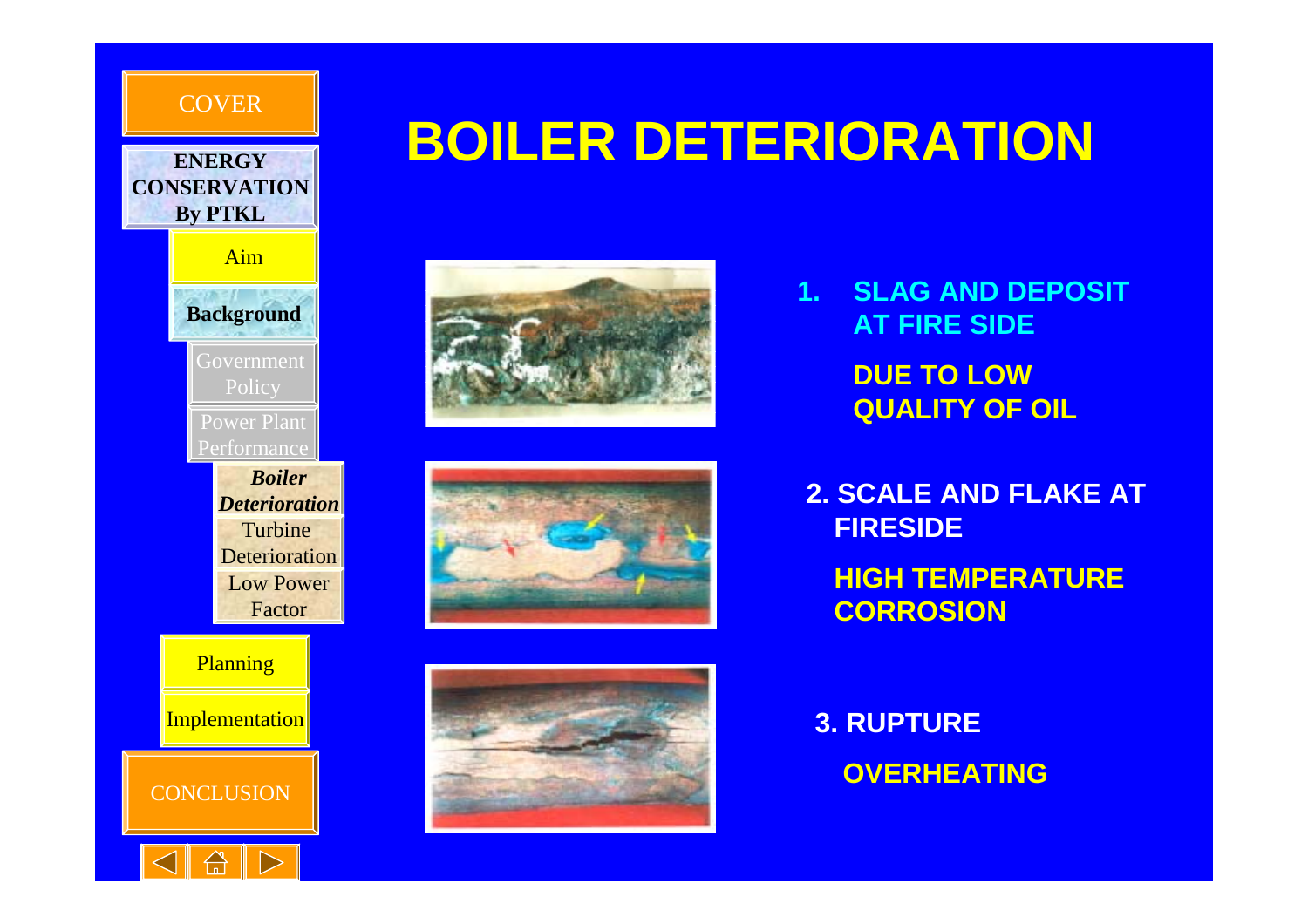#### **COVER**

#### **ENERGYCONSERVATIONBy PTKL**

Aim

Government Policy Power Plant**Background**

**Performance** Boiler**Deterioration** *Turbine Deterioration*

> Low PowerFactor

**Planning Implementation** 



**CONCLUSION** 

### **STEAM TURBINE DETERIORATION**

- $\checkmark$ Capacity of Extraction Steam Turbine (ECT) is 27 MW.
- $\checkmark$  Due to cracking at shaft of ECT, this turbine operate maximum at 16 MW, so to fulfill electricity demand the Power Plant should operate ECT and CT
- $\checkmark$ The operation of ECT and CT need more steam about 8 ton/hour
- $\checkmark$ Potensial loss USD 1 million/year



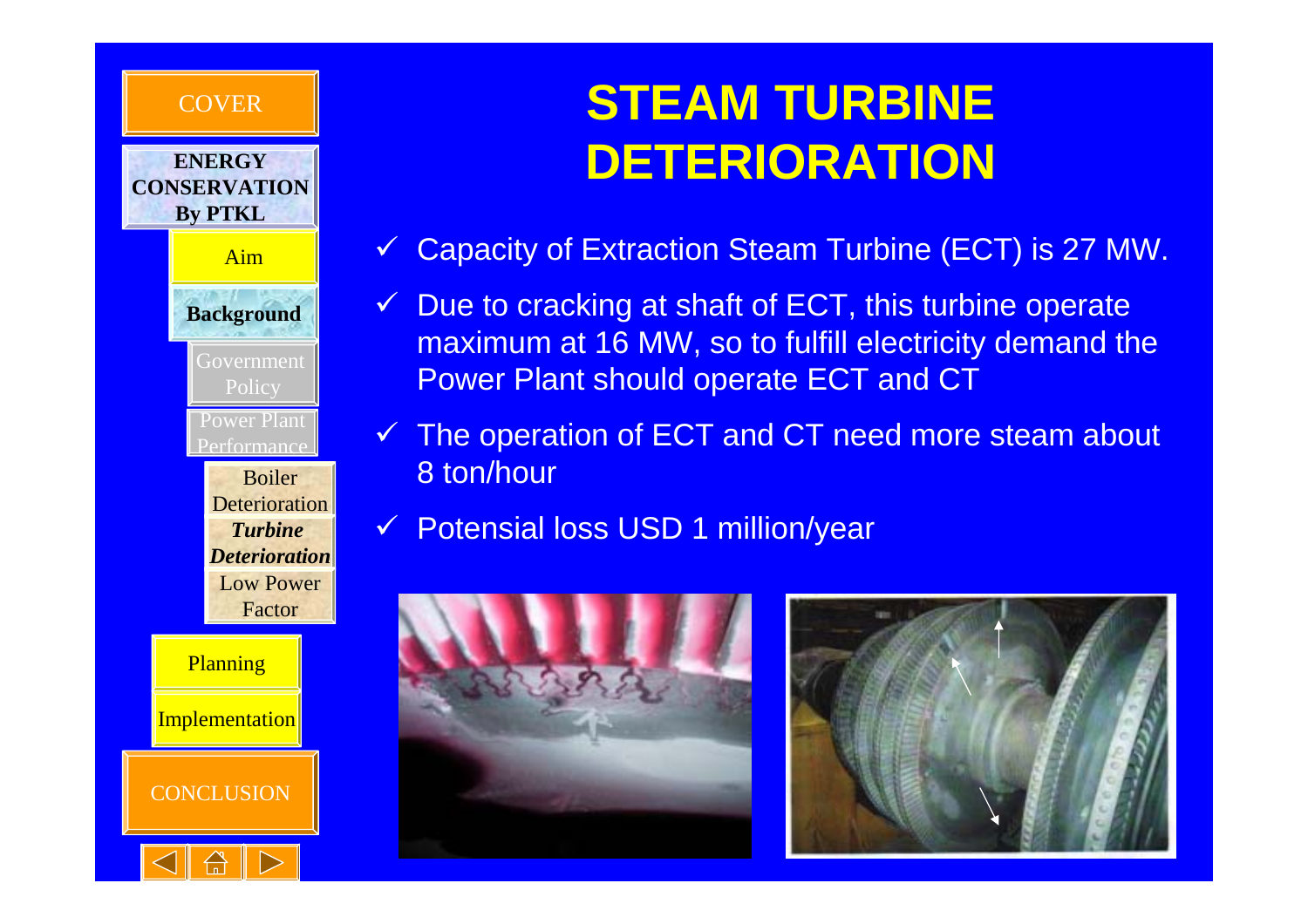

### **LOW POWER FACTOR**

- $\checkmark$  At 2000 the power factor at Power Plant was 0.74 (at power generation)
- $\checkmark$  Operation steam turbine could not optimize
- $\checkmark$  More motor and electricity equipment burnt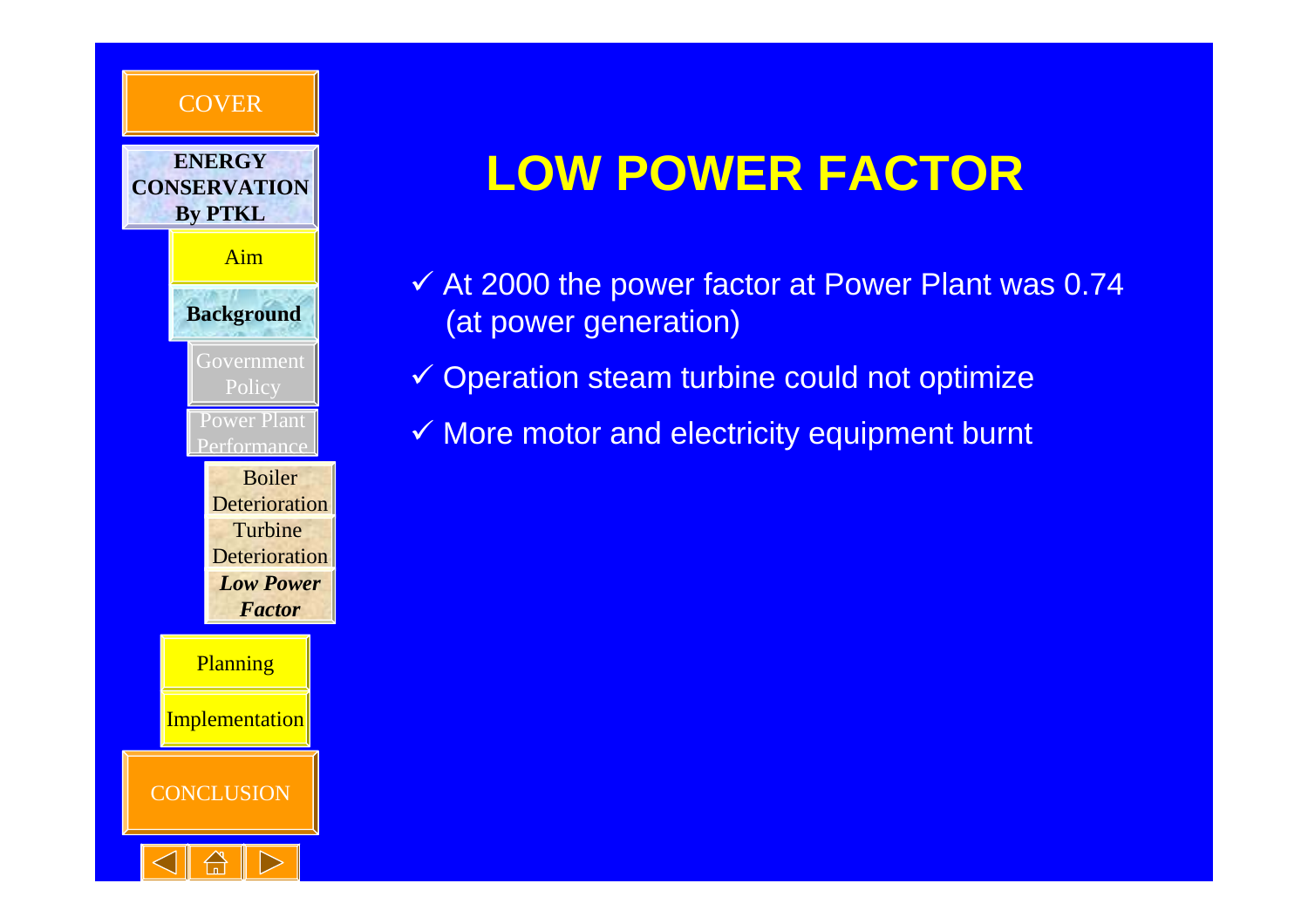#### **COVER**

**ENERGY**





**Implementation Minor** 



# **Planning**

- A. Major
- 1. Short term
	- 1a. Modified from oil burner to gas burner (done, 2002-2003)
	- 1b. Retubing (done, 2002)
- 2. Long term (future expansion, 2007-2009), Changing the fuel from gas to coal
- 3. Repair Extraction Steam Turbine (ECT, 2007)
- 4. Install/adding capacitor (in progress)

#### B. Minor

- 1. Adding Economizer (done)
- 2. Operation Pressure Reducing Valve (PRV, done)
- 3. Extract Steam Control (done)
- 4. Replace and or repair steam traps were not working properly, piping system were leak (in progress)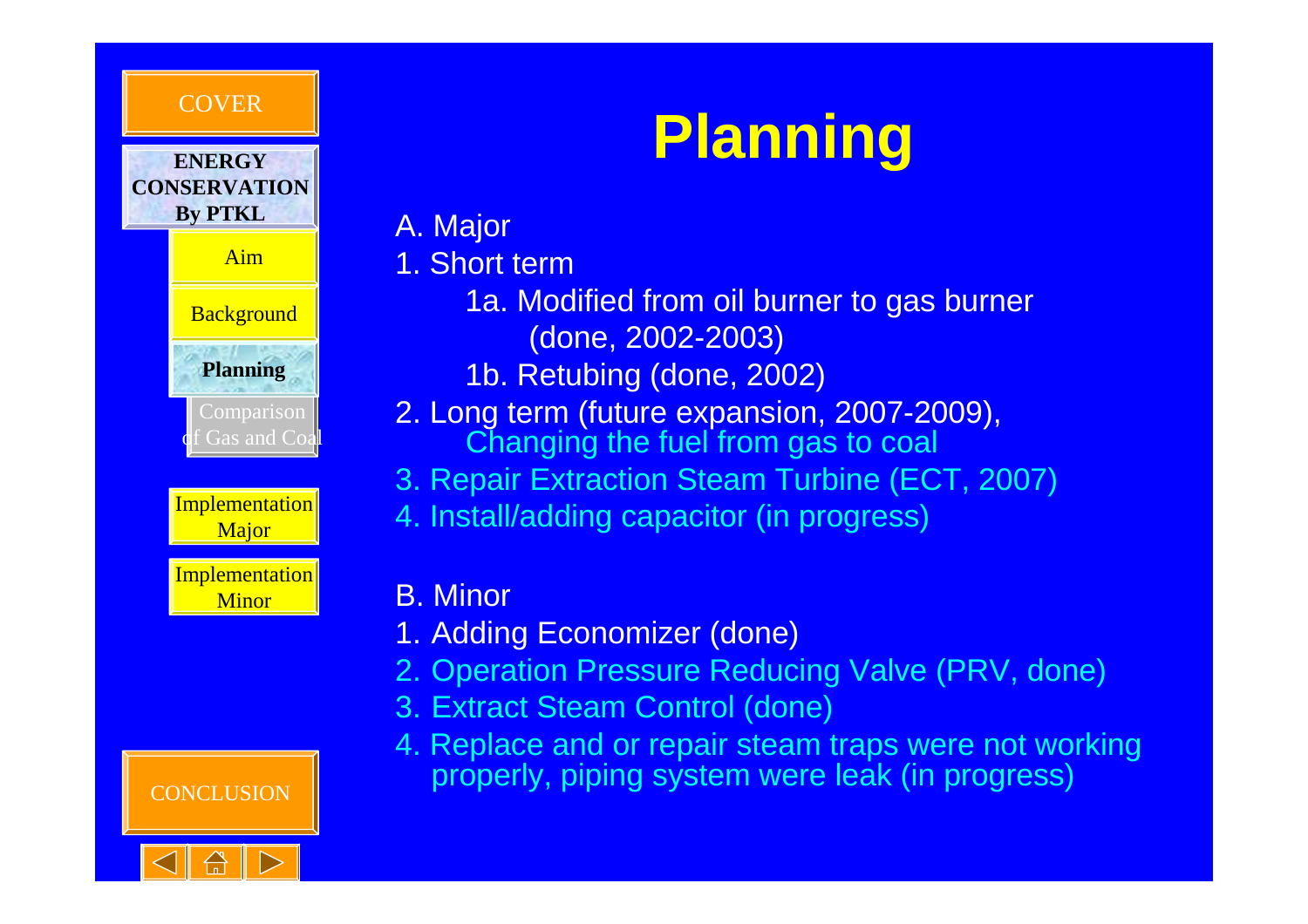

### Comparison of the Gas Fired and Coal Fired Boiler

| <b>No</b>      | <b>Description</b>          | <b>Unit</b>            | <b>Existing</b><br><b>(Gas Fired</b><br><b>Boiler)**</b> | <b>Coal</b><br><b>Fired</b><br><b>Boiler</b> |
|----------------|-----------------------------|------------------------|----------------------------------------------------------|----------------------------------------------|
| 1              | <b>Efficiency</b><br>system | $\frac{0}{6}$          | 54.2                                                     | 51.6                                         |
| $\overline{2}$ | <b>Fuel cost</b>            | US\$/year<br>(million) | 14                                                       | 8.8                                          |
| 3              | <b>Saving</b>               | US\$/year<br>(million) |                                                          | 5.2                                          |
| 4              | Investment                  | US\$<br>(million)      |                                                          | 17                                           |

\*\* Initial, after modified from oil fired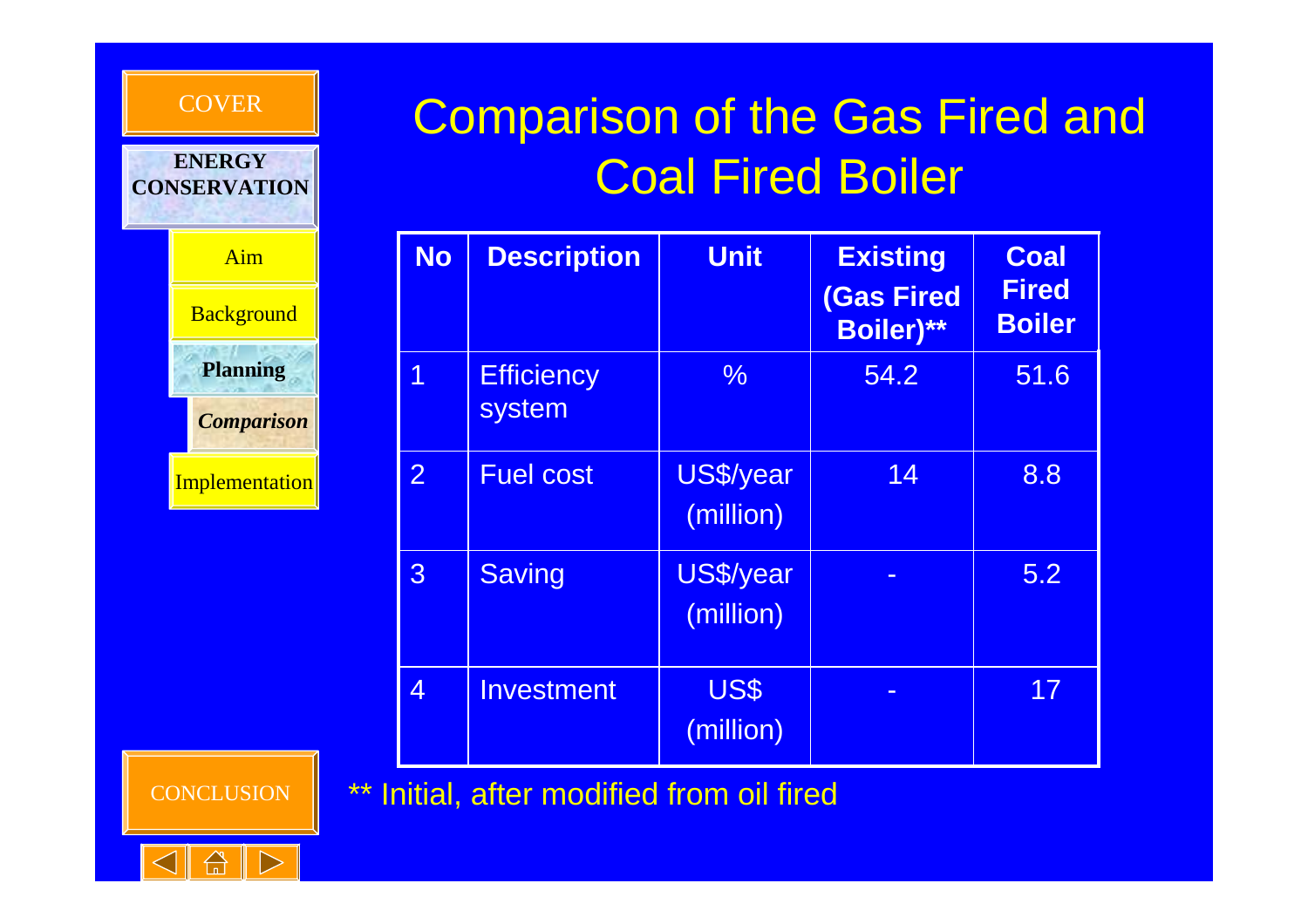

### **IMPLEMENTATION**

MAJOR

**MODIFIED OIL FIRED BOILER to GAS FIRED BOILER (Fuel Conversion, had been done)** SHORT TERM



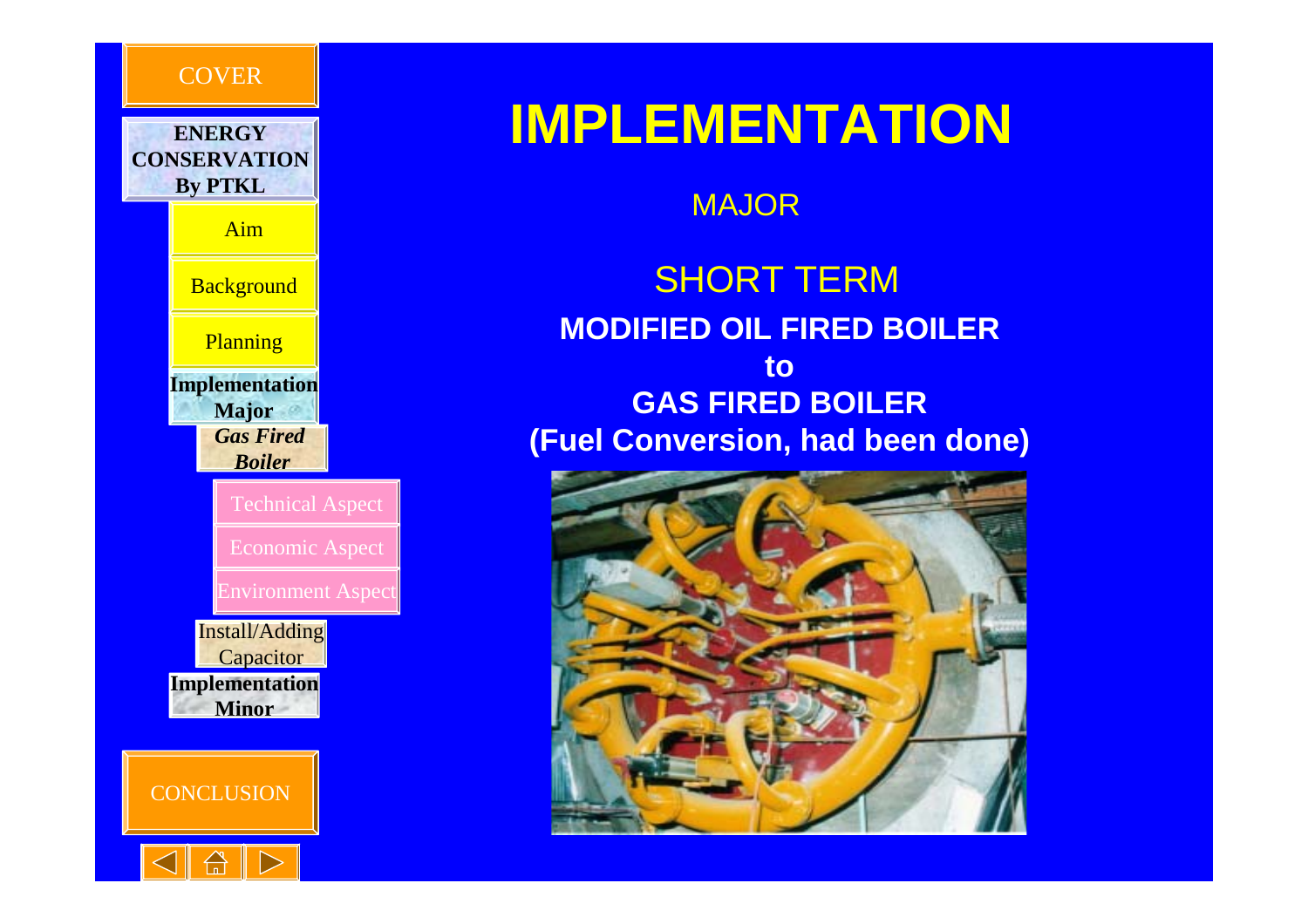

### **Technical Aspect**

- 1. No need atomizing and heater for gas
	- steam demand for no load decrease from 50 ton/hour to 42.5 ton/hour
- 2. The superheater and evaporator more clean
	- -Efficiency the boiler increase
	- Maintenance cost decrease
	- -Availability increase

3. The quality of gas remaining constant



Gas Fired Boiler

**Planning** 

Aim

**COVER** 

**ENERGYCONSERVATIONBy PTKL**

**Background** 

**Implementation**

*Technical Aspect*

Economic Aspect

Environment Aspect

Minor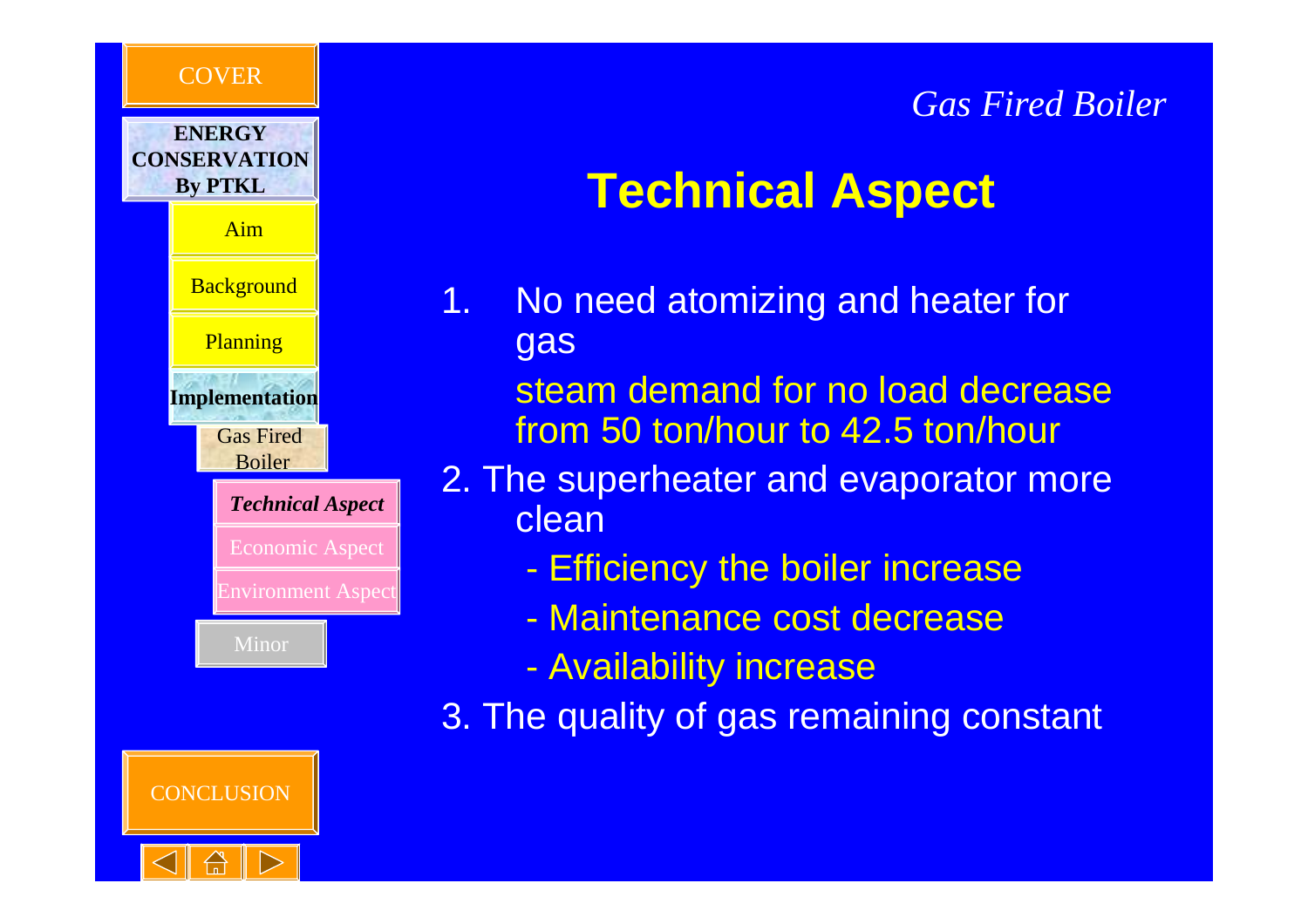



# **Economic Aspect**

*Gas Fired Boiler*



Investment : USD 1,600,000 (5 power boilers) Saving : USD 11,400,000/year Payback period:  $\pm$  2 months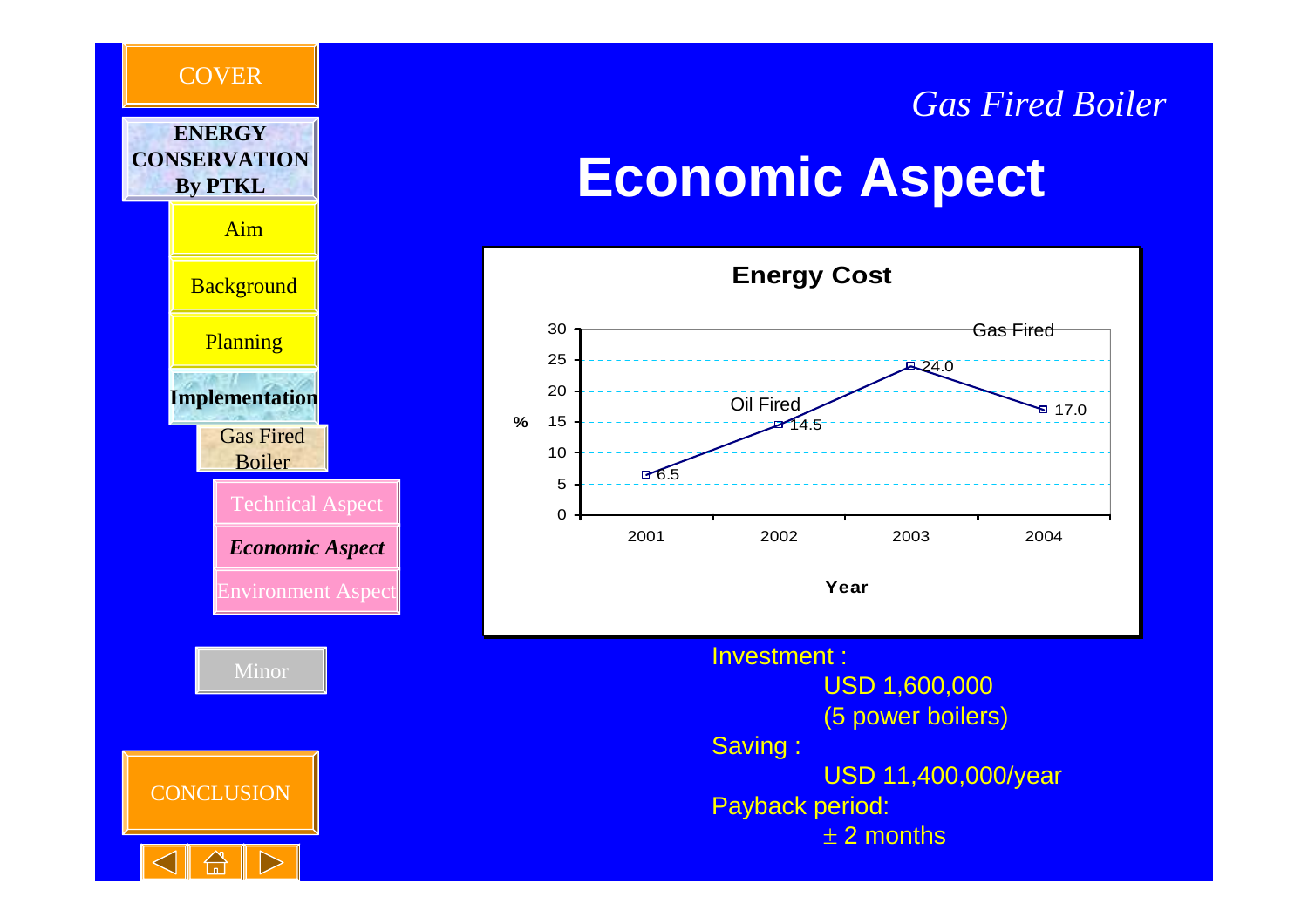

## **Environment Aspect** *Gas Fired Boiler*

### 1. Reduce energy consumption

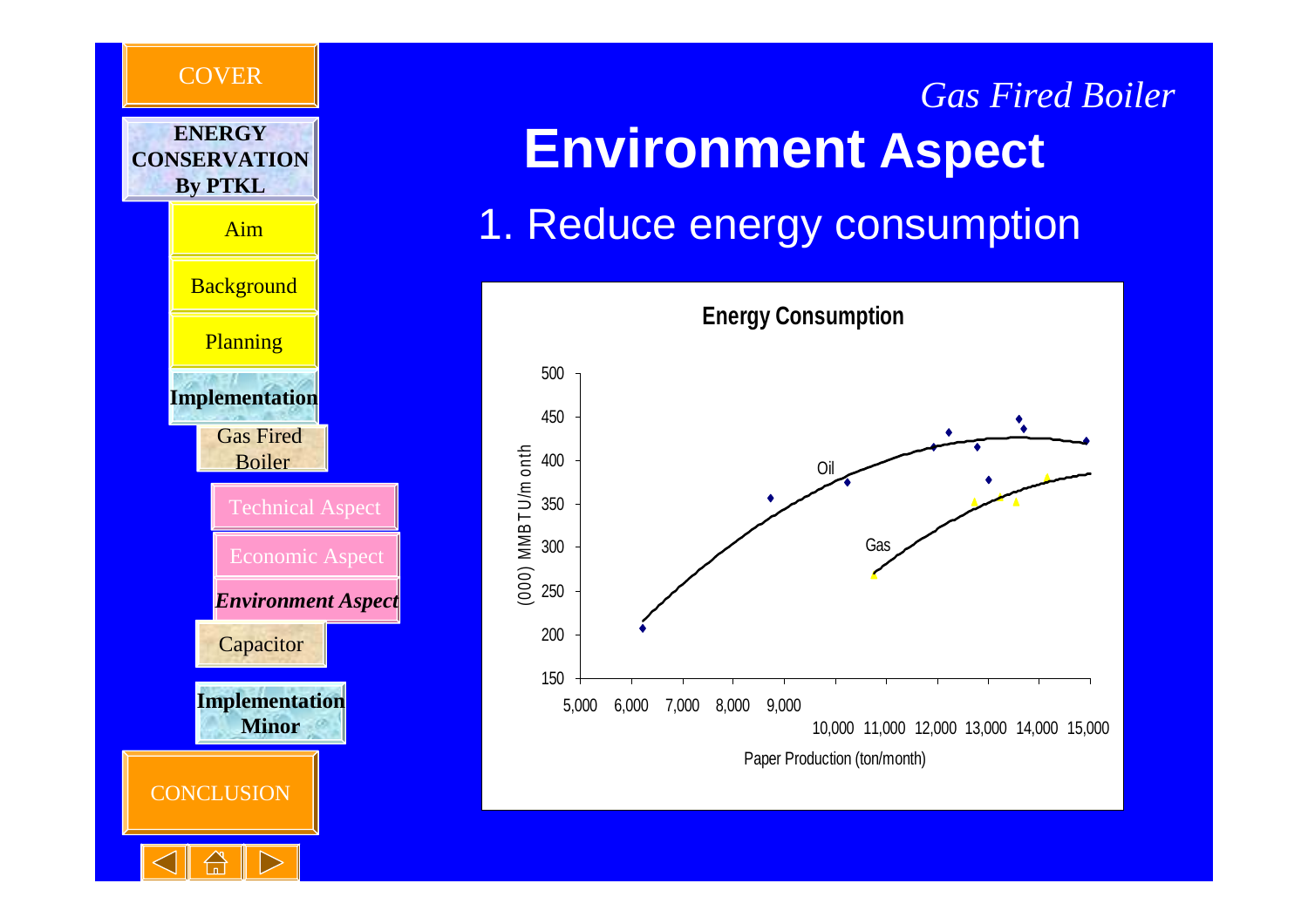#### **COVER**



# **Environment Aspect**

### **2. Reduce green house effect by reducing CO 2 emission**

*Gas Fired Boiler*

Lesser CO $_2$  emission occurred by;

- 1. Carbon content in gas is about 71%, otherwise 86% in oil
- 2. Increasing efficiency at steam generation

**Paper production ton/year 140,000**

#### *Fuel Consumption*

| Oil                 | <b>MMBtu/ton</b>          |                           | 33.50                    |
|---------------------|---------------------------|---------------------------|--------------------------|
|                     | $m^3$ /ton                |                           | 0.87                     |
| <b>Natural gas</b>  |                           | <b>MMBtu/ton</b><br>25.82 |                          |
|                     | (000)Nm <sup>3</sup> /ton |                           | 0.73                     |
|                     | <b>Fuel Consumption</b>   |                           | CO <sub>2</sub> emission |
| <b>Kind of Fuel</b> | m <sup>3</sup>            | $(000)$ Nm <sup>3</sup>   | ton                      |
| Oil                 | 121,280                   |                           | 357,612                  |
| <b>Natural gas</b>  |                           | 101,615                   | 181,732                  |
|                     |                           |                           | 175,879                  |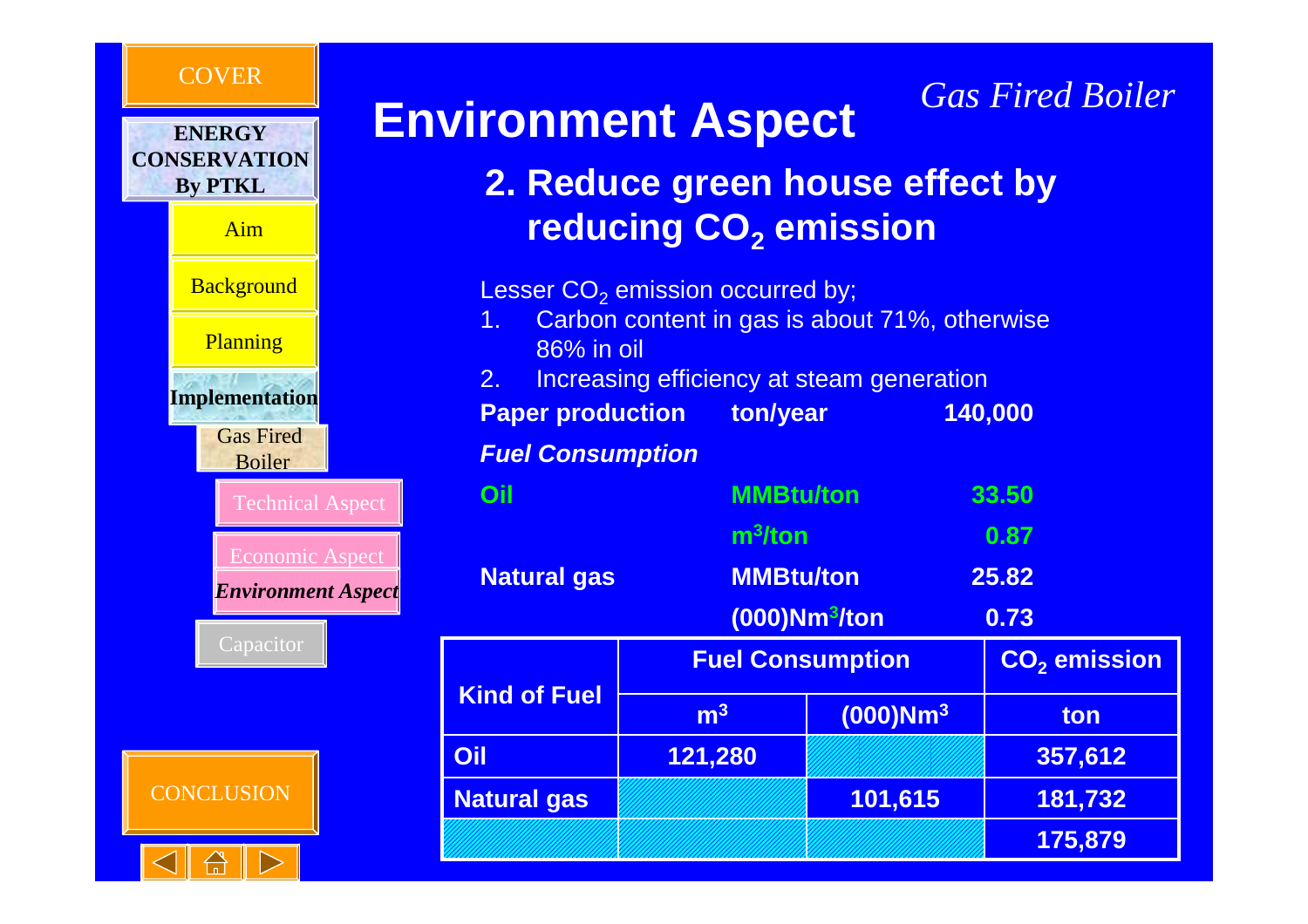

#### *Technical Aspect*

- 1. Less steam consumption, less fuel
- 2. Turbine operate optimum
- 3. Less Motor & equipment burn

#### *Economic Aspect*

Investment : USD 200,000 Saving : USD 800,000/year Payback period: ± 3 months



**CONCLUSION**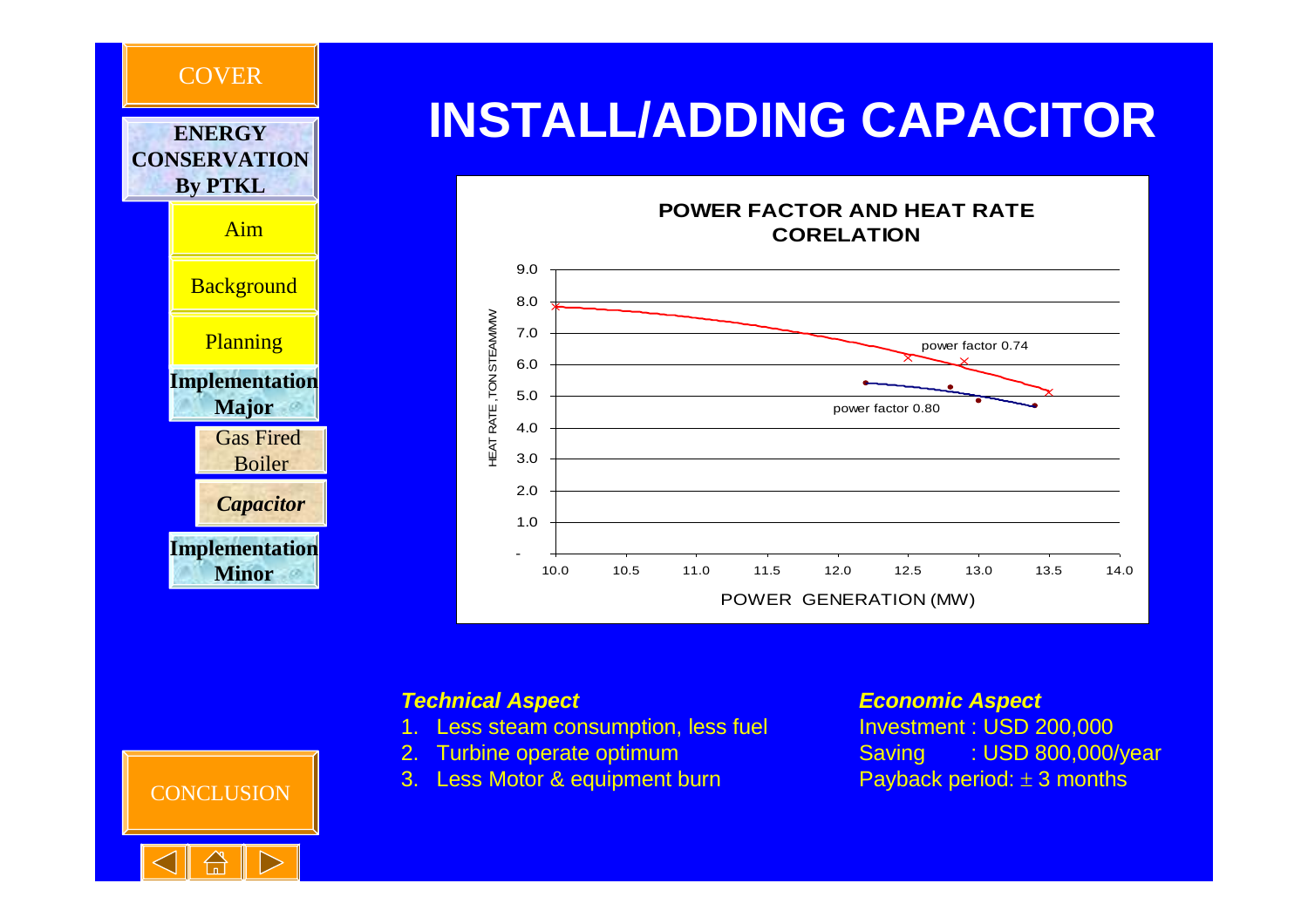

### **CONCLUSION**  $\sqrt{1-x}$

### **ENERGY CONSERVATION MINOR**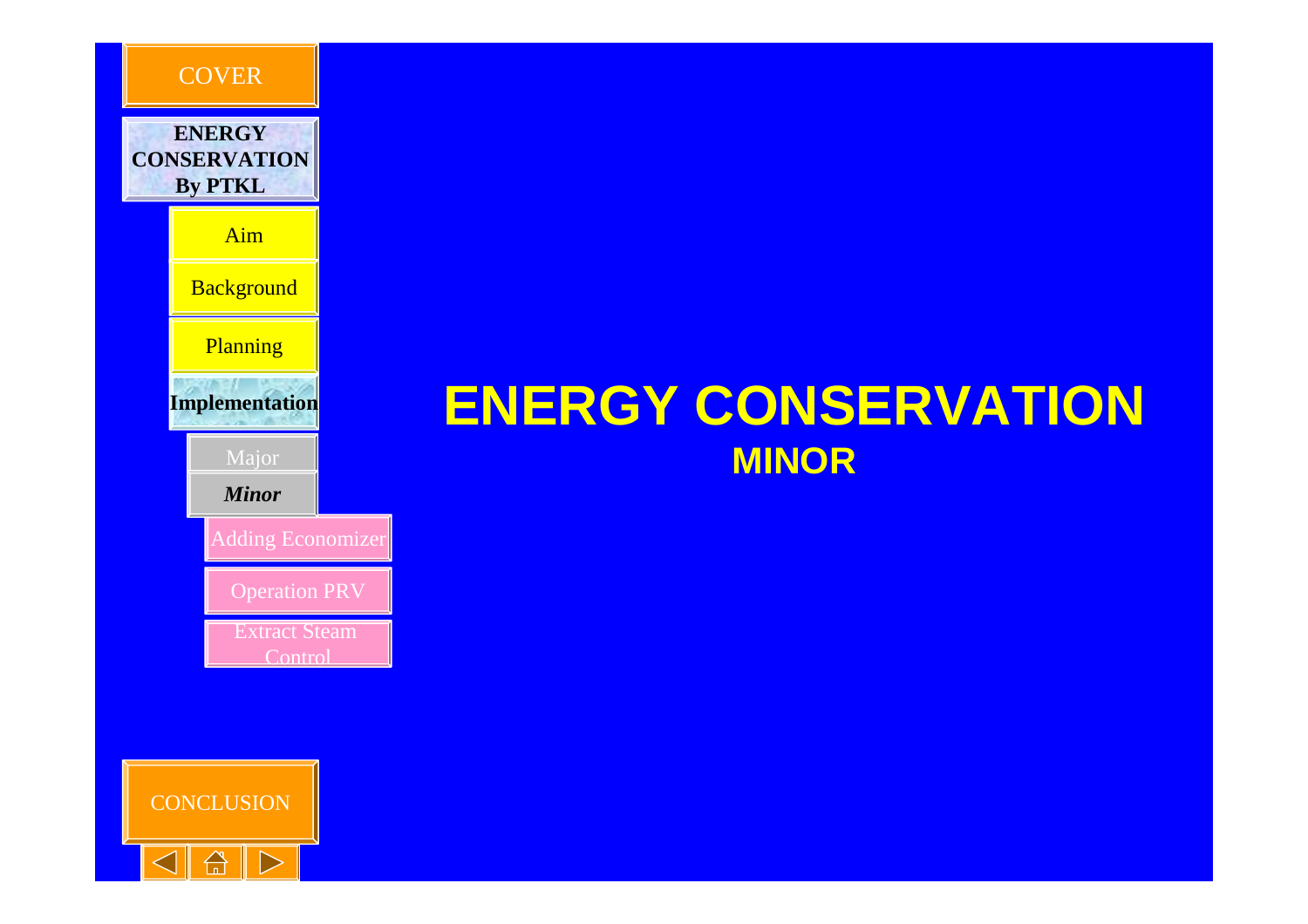|                         |  | <b>ENERGY</b><br><b>CONSERVATION</b><br><b>By PTKL</b> |  |
|-------------------------|--|--------------------------------------------------------|--|
|                         |  | Aim                                                    |  |
|                         |  |                                                        |  |
|                         |  | Planning                                               |  |
|                         |  | <b>Implementation</b>                                  |  |
|                         |  | Major                                                  |  |
|                         |  | <b>Minor</b>                                           |  |
|                         |  | <b>Adding Economizer</b>                               |  |
|                         |  | <b>Operation PRV</b>                                   |  |
| Extract Steam<br>Contro |  |                                                        |  |
|                         |  |                                                        |  |

**CONCLUSION** 

**COVER** 

## **ADDING ECONOMIZER**



**done at 5 power boiler Stack temperature** Before : 180 °C After : o C Efficiency increase: 1% Each boiler Investment USD 78,000 Saving USD 28,600/year

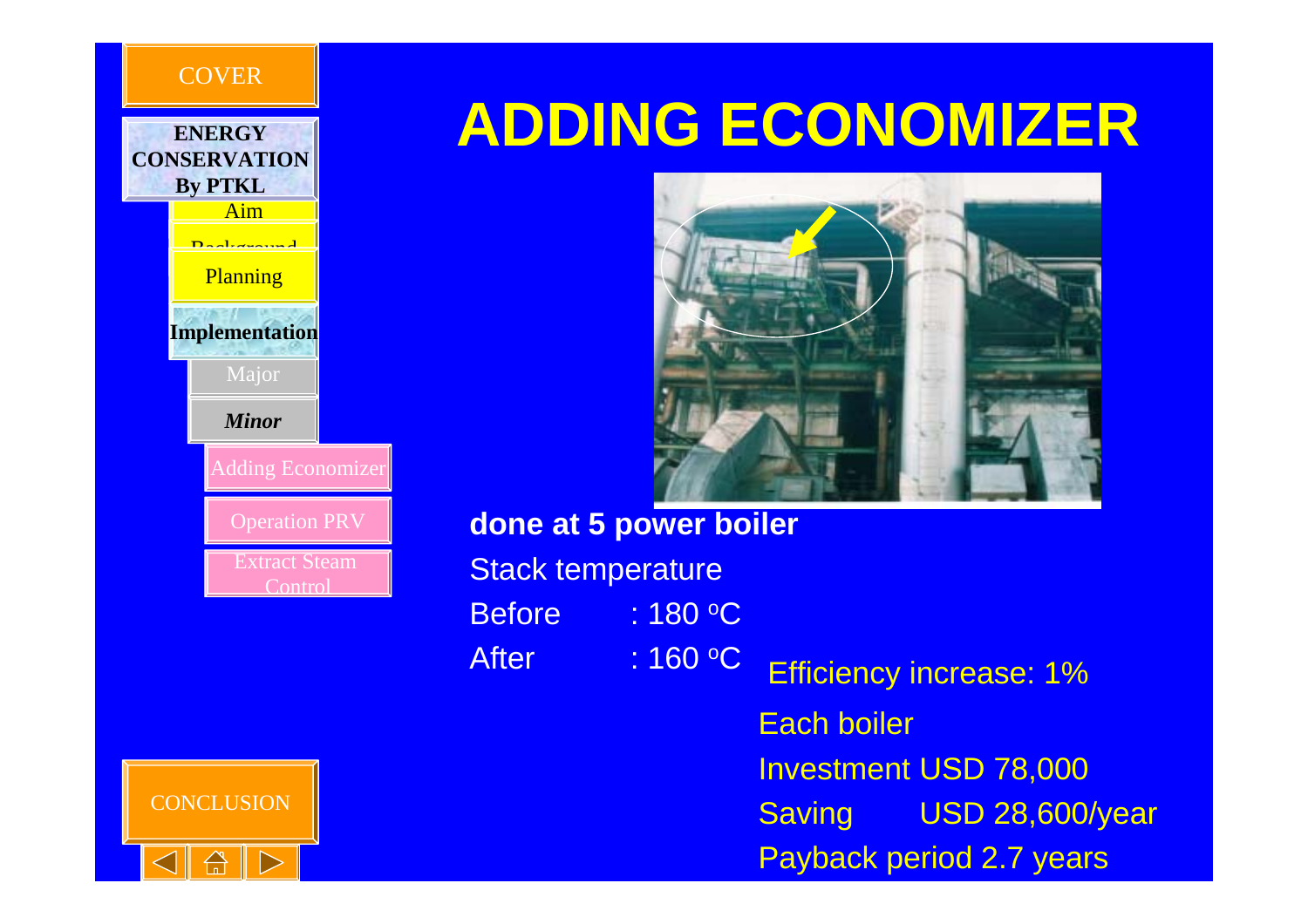



Aim

**Background** 

**Planning** 

**Implementation**

Major

*Minor*

#### Adding Economizer

Operation PRV

Extract Steam **Control** 

### **OPERATION PRV**

#### *Problem*

 $\checkmark$ 

 $\checkmark$ Valve slightly sticky and difficult to open once it is closed.

- $\checkmark$  Kept manually opened  $\pm 20\%$ , higher than actual demand
- $\checkmark$ PRV MP to LP also opened 20% automatically

#### *Program (done)*

Repair PRV HP to MP

#### *Result*

 $\checkmark$ 

- PRV MP to LP closed, efficiency of ECT improve
- $\checkmark$ Save expected 1 ton steam HP/hour equal USD 12/hour



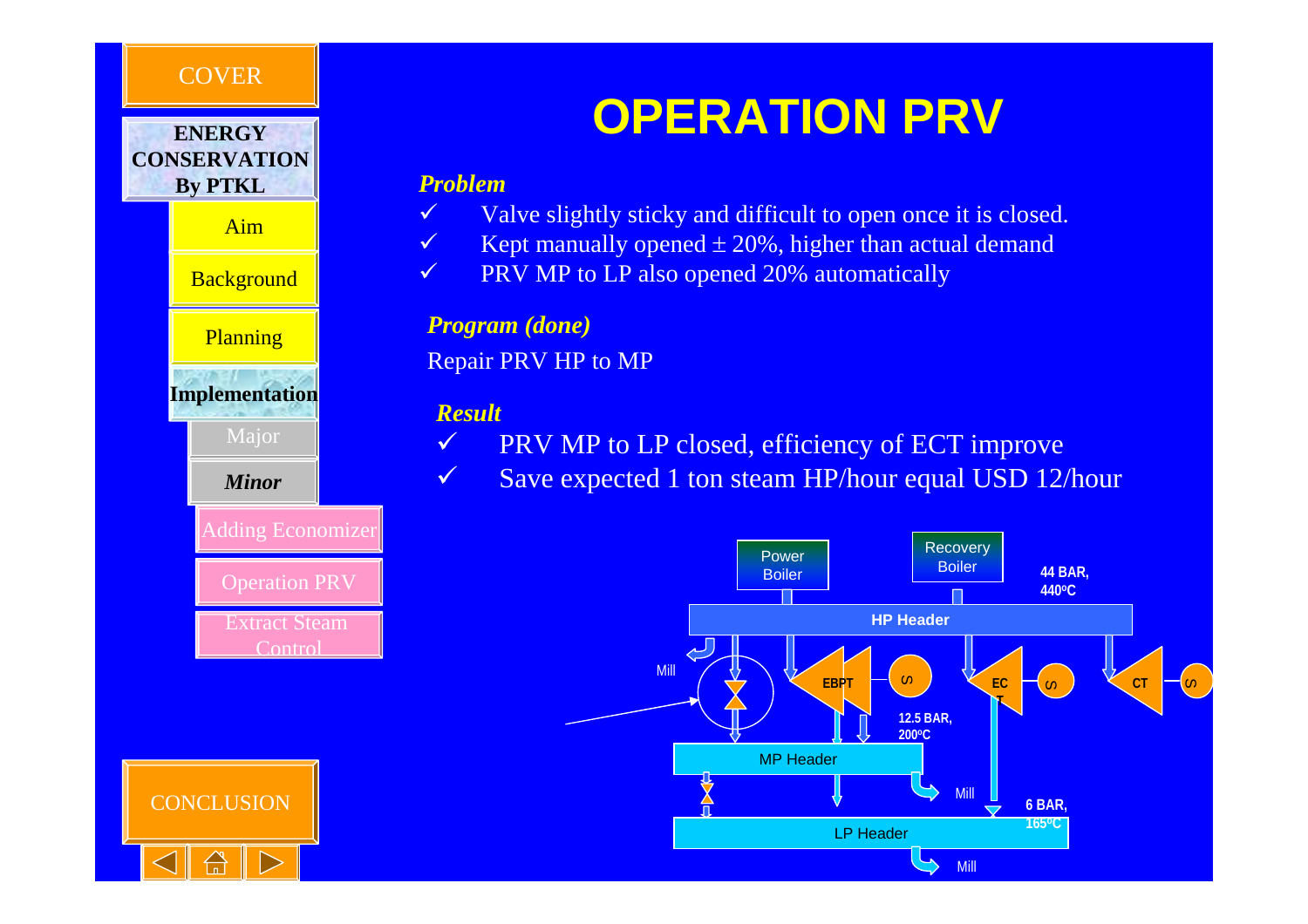



**Background** 

**Planning** 

**Implementation**

Major

*Minor*

**Adding Economizer** 

Operation PRV

Extract Steam **Control** 



### **EXTRACT STEAM CONTROL**

#### *Problem*

- $\sqrt{}$ Extract steam controlled about 6.5 bar
- $\checkmark$  $\checkmark$  Steam required at paper mill 2.5 bar; 140 °C

#### *Program (done)*

Reduced pressure controlled to 6.0 bar

#### *Result*

- $\checkmark$ Improve efficiency of ECT
- $\checkmark$ Save expected 1 ton steam HP/hour equal US\$ 12/hour